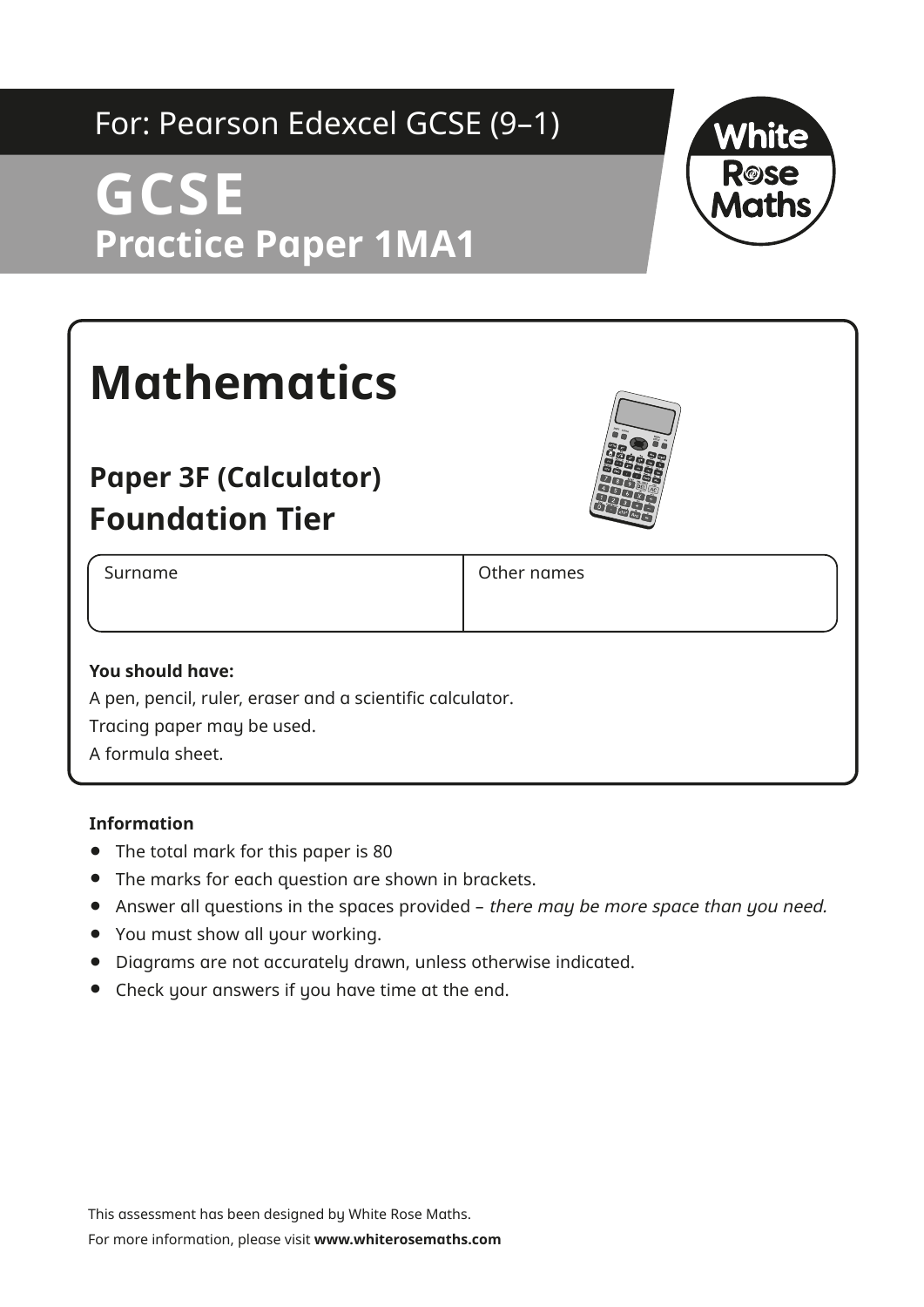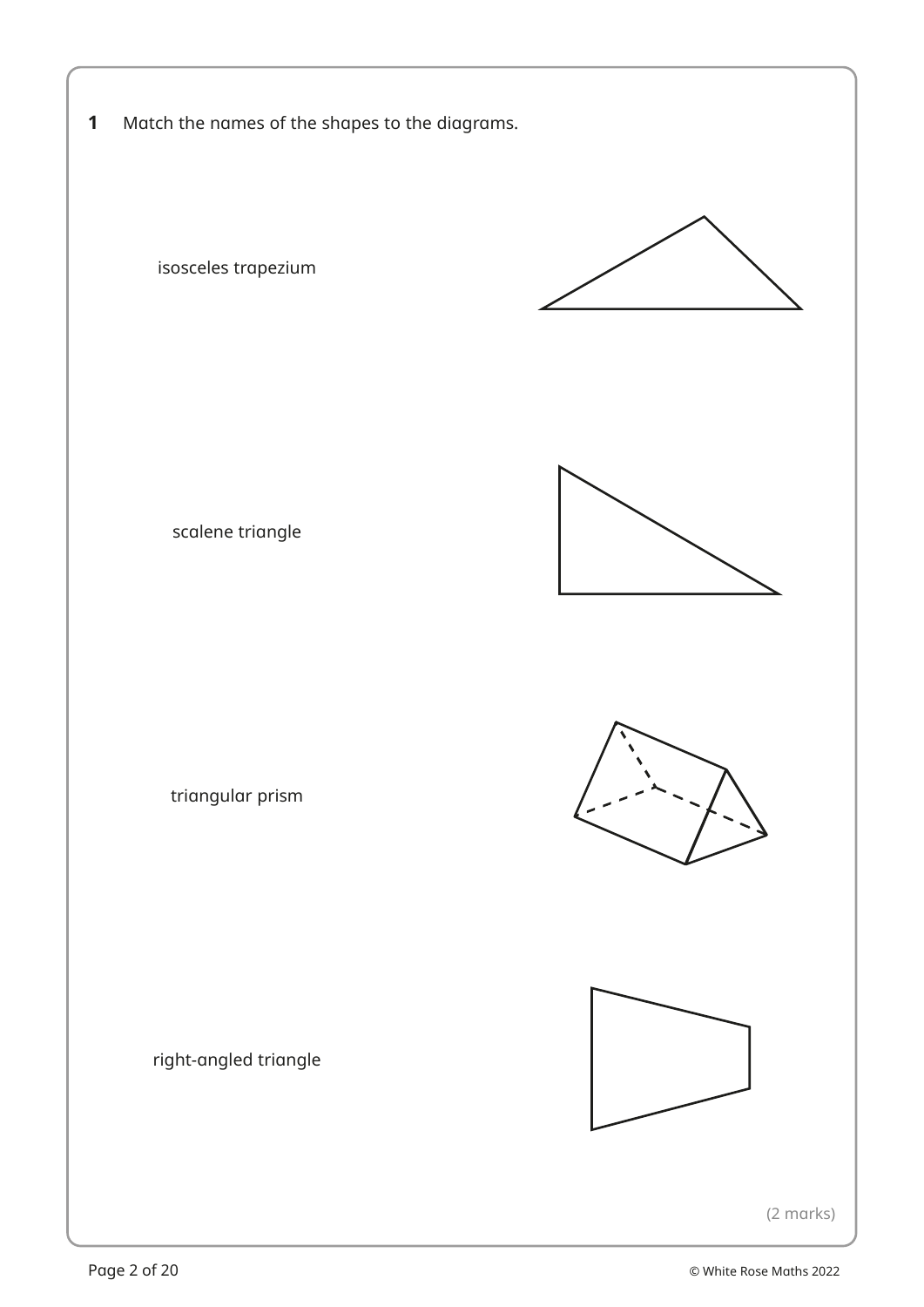| $\overline{2}$ | <b>a)</b> Work out $\frac{\sqrt{2.786}}{0.965 - 0.28}$<br>Write down all the figures on your calculator display.                                                                                                                           |
|----------------|--------------------------------------------------------------------------------------------------------------------------------------------------------------------------------------------------------------------------------------------|
|                | (2 marks)<br>b) Write your answer to part a) correct to two decimal places.                                                                                                                                                                |
|                | $(1$ mark)                                                                                                                                                                                                                                 |
| 3              | Here are some digit cards.<br>8 3 5 7<br>$6 \mid$<br>10                                                                                                                                                                                    |
|                | One card is selected at random.<br>$\alpha$ ) On the probability scale, mark with a cross (X) the probability that the number on<br>the card is even.<br>$\mathbf{I}$<br>$\mathbf{L}$<br>$\mathbf{I}$<br>0<br>$\overline{2}$<br>$(1$ mark) |
|                | b) On the probability scale, mark with a cross (X) the probability that the number on<br>the card is greater than 15<br>0<br>1<br>$\frac{1}{2}$                                                                                            |
|                | $(1$ mark)                                                                                                                                                                                                                                 |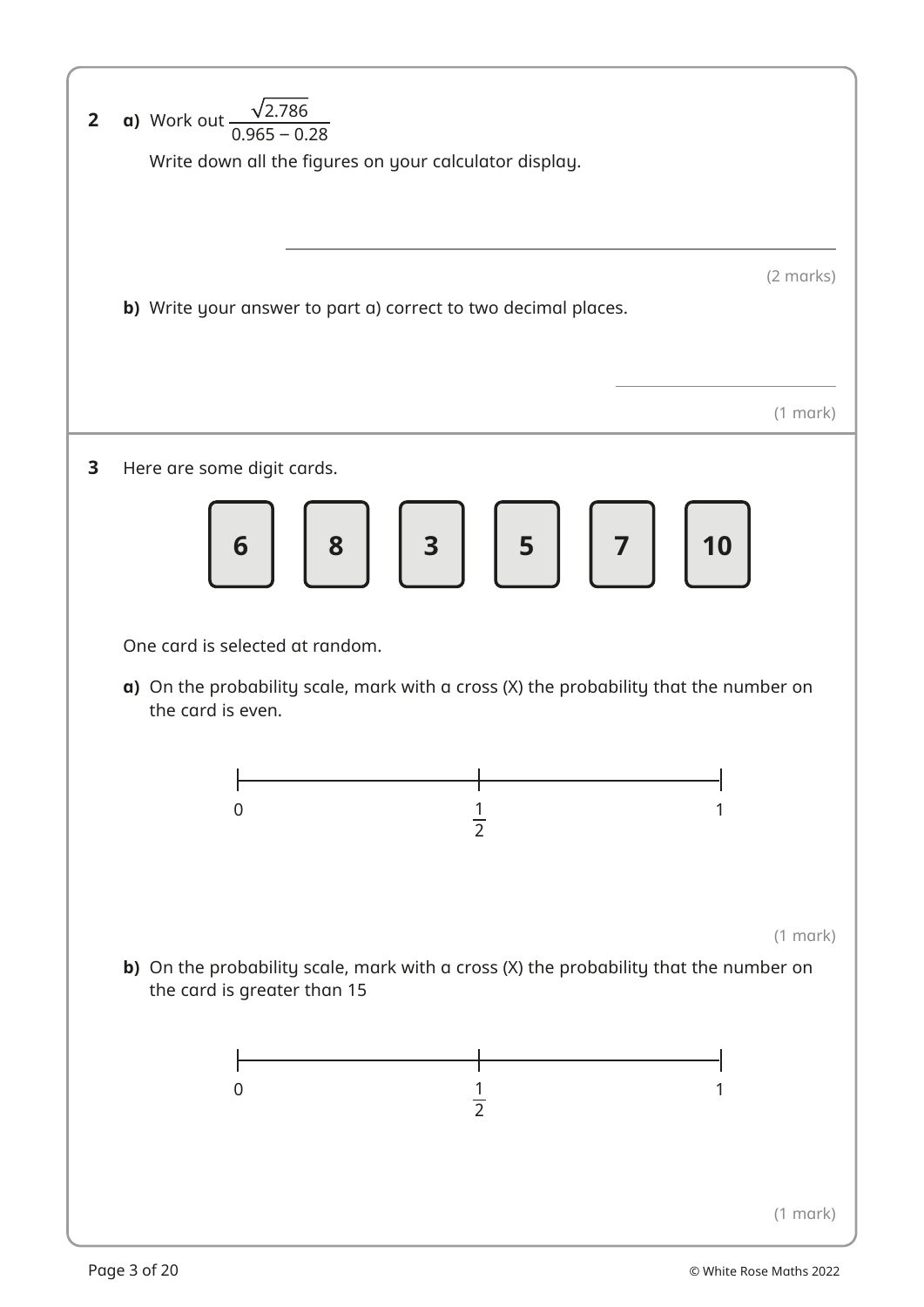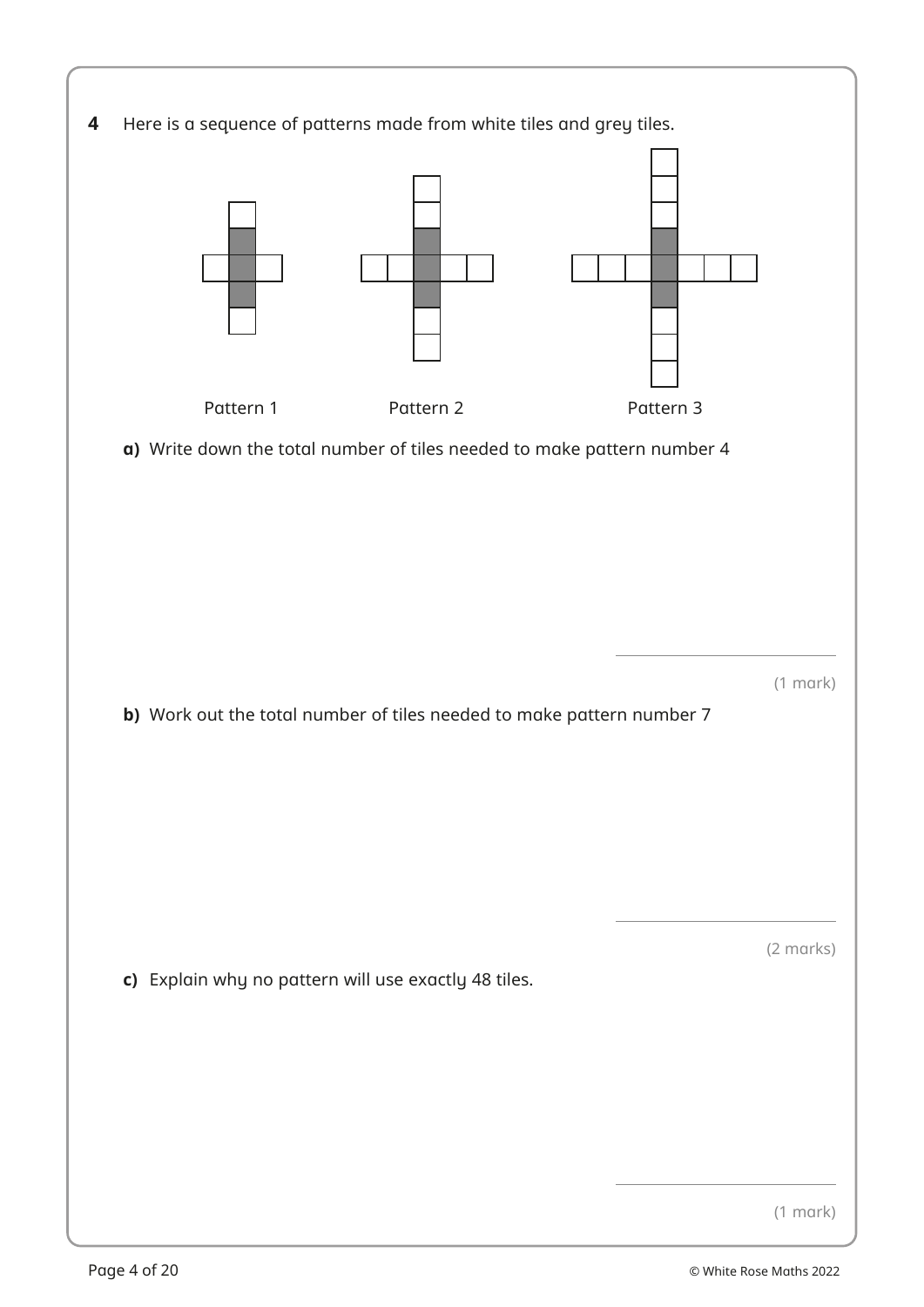| 5 | Circle the fractions that are equivalent to $\frac{4}{7}$                        |  |                                                               |                 |                                                       |           |
|---|----------------------------------------------------------------------------------|--|---------------------------------------------------------------|-----------------|-------------------------------------------------------|-----------|
|   |                                                                                  |  | $\frac{2}{5}$ $\frac{12}{21}$ $\frac{5}{8}$ $\frac{400}{700}$ | $\frac{28}{49}$ | $\frac{16}{49}$                                       |           |
|   |                                                                                  |  |                                                               |                 |                                                       |           |
|   |                                                                                  |  |                                                               |                 |                                                       |           |
|   |                                                                                  |  |                                                               |                 |                                                       | (2 marks) |
| 6 | a) Two of the factors of 48 have a difference of 14<br>What are the two factors? |  |                                                               |                 |                                                       |           |
|   |                                                                                  |  |                                                               |                 | $\overline{\phantom{a}}$ and $\overline{\phantom{a}}$ |           |
|   | b) Find the lowest common multiple of 12 and 15                                  |  |                                                               |                 |                                                       | (2 marks) |
|   |                                                                                  |  |                                                               |                 |                                                       | (2 marks) |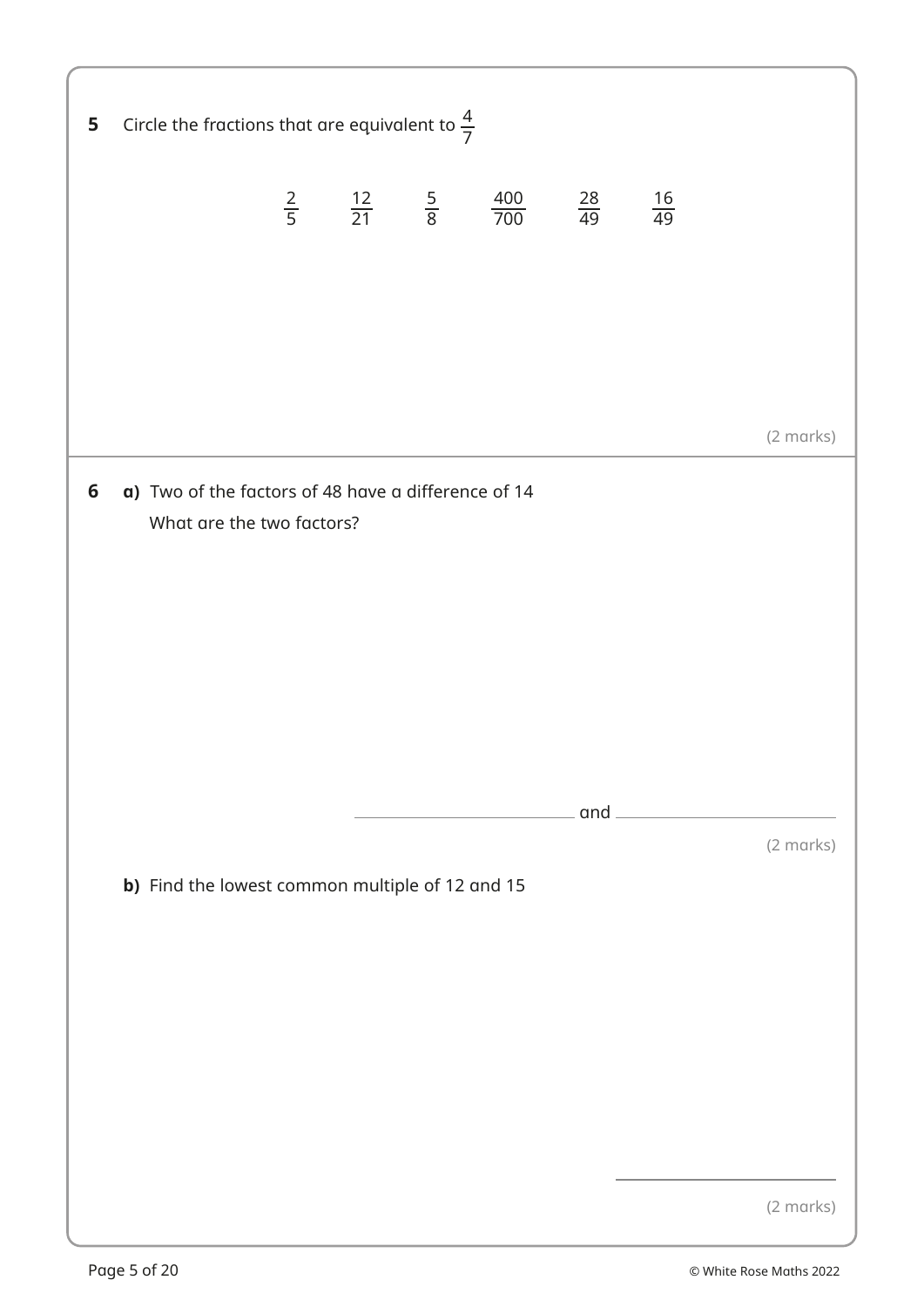| $\overline{\mathbf{z}}$ | a) Simplify $7x + 4x - 3x$ .     |               |
|-------------------------|----------------------------------|---------------|
|                         |                                  |               |
|                         |                                  |               |
|                         |                                  |               |
|                         | <b>b)</b> Expand $g(g + 5)$ .    | $(1$ mark $)$ |
|                         |                                  |               |
|                         |                                  |               |
|                         |                                  |               |
|                         | c) Factorise fully $5xy + 15x$ . | (2 marks)     |
|                         |                                  |               |
|                         |                                  |               |
|                         |                                  |               |
| 8                       | Work out the missing number.     | (2 marks)     |
|                         | $28 = \frac{\boxed{}}{12}$ of 48 |               |
|                         |                                  |               |
|                         |                                  |               |
|                         |                                  |               |
|                         |                                  | (2 marks)     |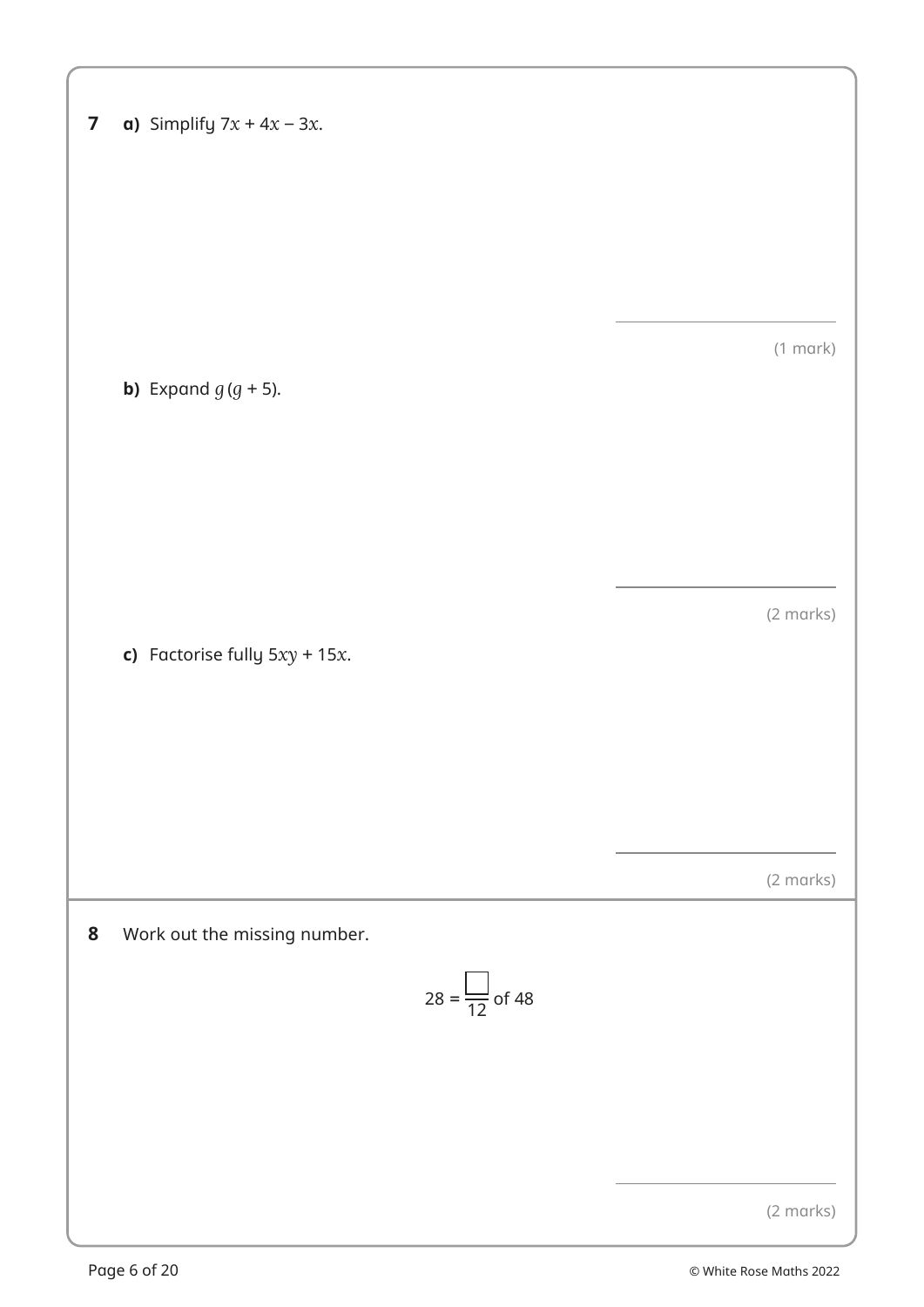**9** Dora and Jack are playing a game with two spinners, A and B.



To play the game, they spin both spinners and then calculate the product of the results.

**a)** Complete the sample space to show the possible outcomes.

| $\times$       | 2 | 3  | 5  |
|----------------|---|----|----|
| $\mathbf{B}$   |   | q  | 15 |
|                |   |    | 20 |
| $\overline{5}$ |   | 15 |    |

(1 mark)

**b)** A person wins the game if the product is a 2-digit number. Show that the probability of winning the game is  $\frac{2}{3}$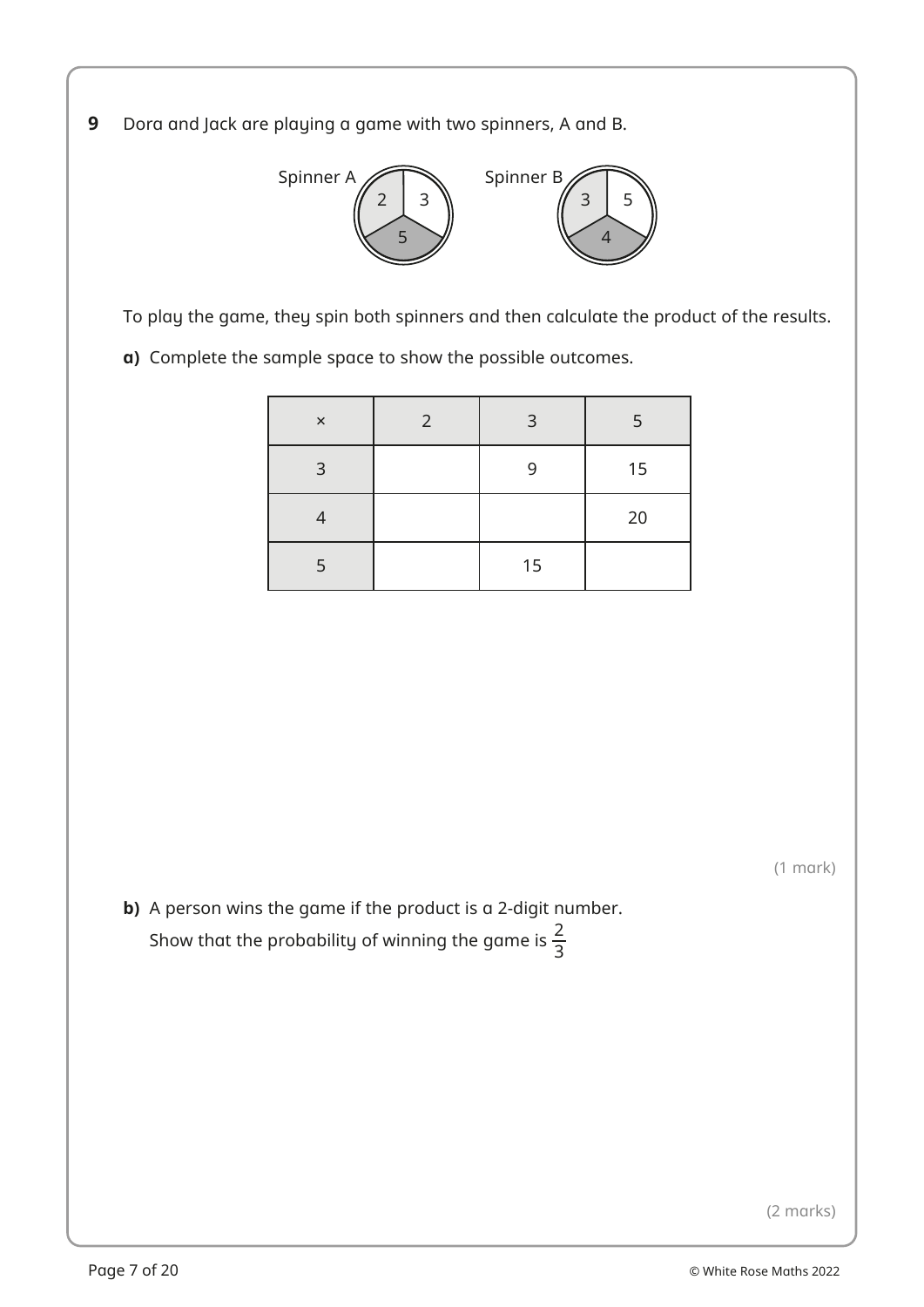| 10 | a) Write 27% as a fraction.                                                                                        |  |
|----|--------------------------------------------------------------------------------------------------------------------|--|
|    | b) Of the 140 people who take their driving test one week, 91 pass.<br>Work out the percentage of people who pass. |  |
|    |                                                                                                                    |  |
|    |                                                                                                                    |  |
|    | 11 The population density of a country is given by the formula                                                     |  |
|    | population<br>population density = $\cdot$<br>land area                                                            |  |
|    | The population of Jersey is 107 800                                                                                |  |
|    | The area of Jersey is 116 km <sup>2</sup>                                                                          |  |
|    | Is the population density of Jersey greater than 1000 people per km <sup>2</sup> ?<br>Justify your answer.         |  |
|    |                                                                                                                    |  |
|    |                                                                                                                    |  |
|    |                                                                                                                    |  |
|    |                                                                                                                    |  |
|    |                                                                                                                    |  |
|    |                                                                                                                    |  |

(2 marks)

(1 mark)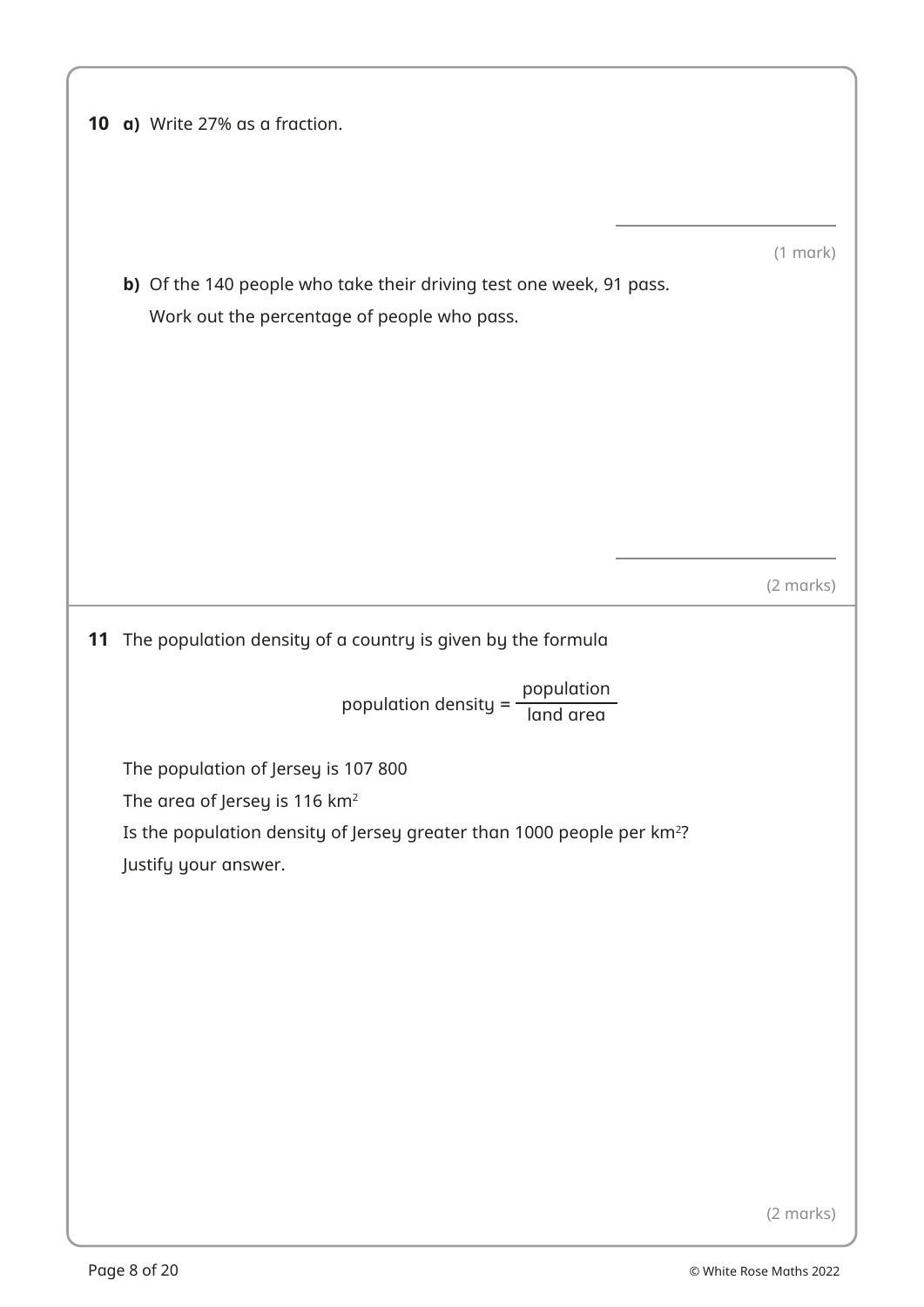| 12 The data shows class A's scores in a test.                                                                             |    |    |    |    |    |    |    |    |    |    |    |               |
|---------------------------------------------------------------------------------------------------------------------------|----|----|----|----|----|----|----|----|----|----|----|---------------|
|                                                                                                                           | 38 | 42 | 27 | 47 | 16 | 29 | 33 | 37 | 37 | 36 | 18 |               |
| a) Work out the median score.                                                                                             |    |    |    |    |    |    |    |    |    |    |    |               |
|                                                                                                                           |    |    |    |    |    |    |    |    |    |    |    |               |
|                                                                                                                           |    |    |    |    |    |    |    |    |    |    |    |               |
|                                                                                                                           |    |    |    |    |    |    |    |    |    |    |    |               |
|                                                                                                                           |    |    |    |    |    |    |    |    |    |    |    |               |
|                                                                                                                           |    |    |    |    |    |    |    |    |    |    |    | $(1$ mark $)$ |
| b) Work out the range of the scores.                                                                                      |    |    |    |    |    |    |    |    |    |    |    |               |
|                                                                                                                           |    |    |    |    |    |    |    |    |    |    |    |               |
|                                                                                                                           |    |    |    |    |    |    |    |    |    |    |    |               |
|                                                                                                                           |    |    |    |    |    |    |    |    |    |    |    | $(1$ mark $)$ |
| In class B, the median test score was 39 and the range of scores was 40<br>c) Compare the results of class A and class B. |    |    |    |    |    |    |    |    |    |    |    |               |
|                                                                                                                           |    |    |    |    |    |    |    |    |    |    |    |               |
|                                                                                                                           |    |    |    |    |    |    |    |    |    |    |    |               |
|                                                                                                                           |    |    |    |    |    |    |    |    |    |    |    |               |
|                                                                                                                           |    |    |    |    |    |    |    |    |    |    |    |               |
|                                                                                                                           |    |    |    |    |    |    |    |    |    |    |    |               |
|                                                                                                                           |    |    |    |    |    |    |    |    |    |    |    |               |
|                                                                                                                           |    |    |    |    |    |    |    |    |    |    |    |               |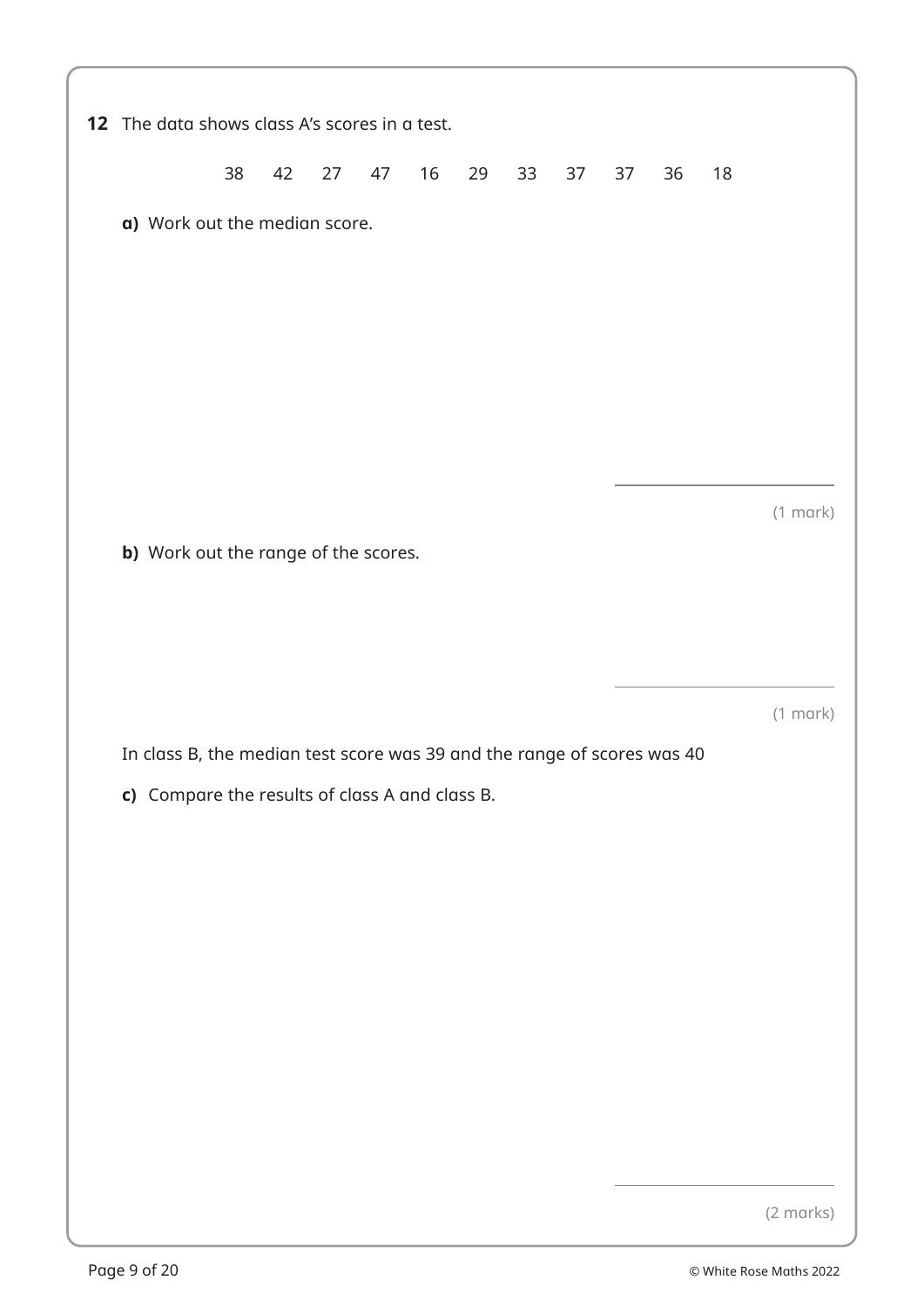

BE and FI are parallel.

**13**

AG and AH are straight lines.

Work out the value of *x*.

Give reasons for each stage of your working.

 $x =$ 

(4 marks)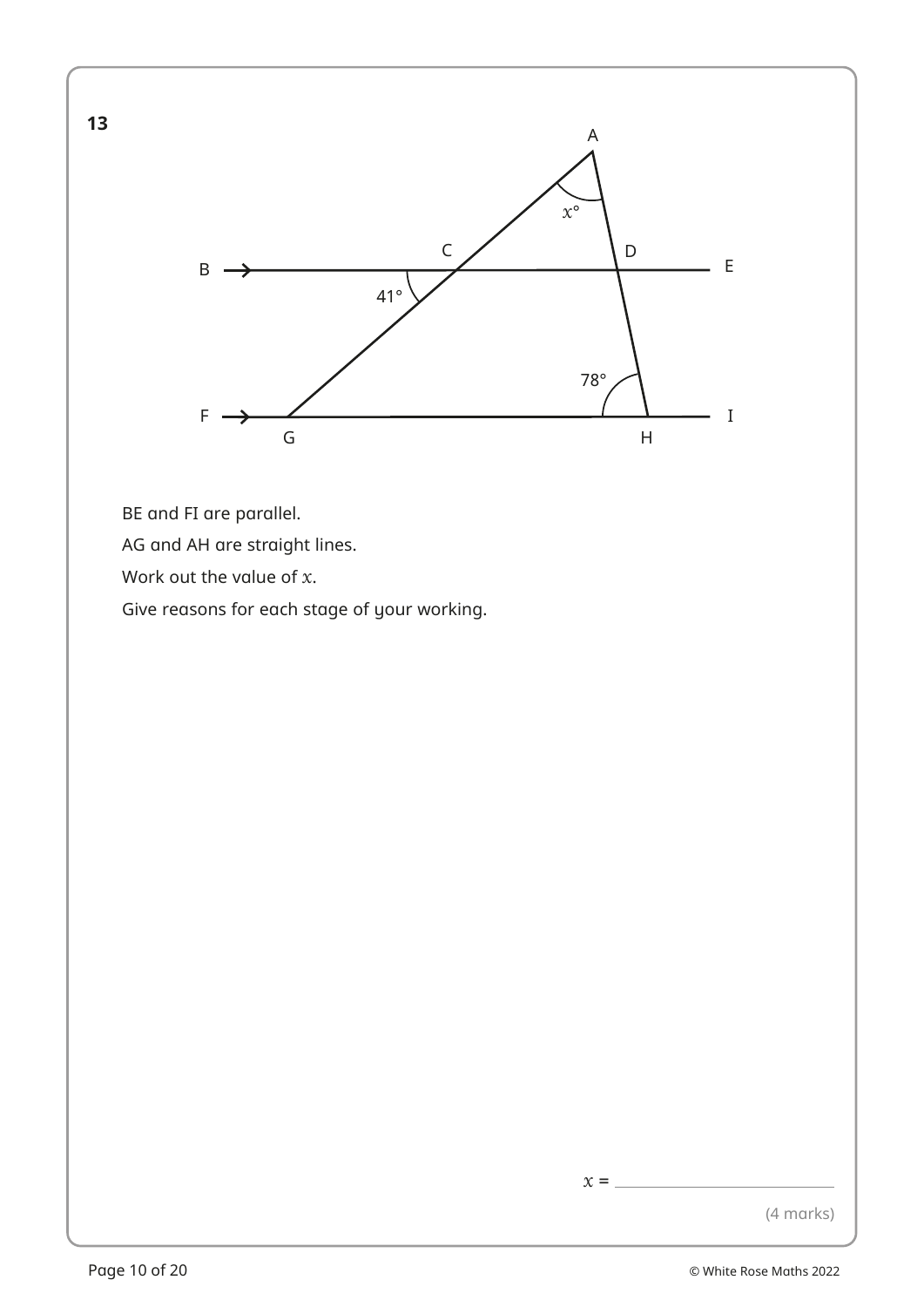**14** Work out the area of the triangle.

Give units with your answer.



(3 marks)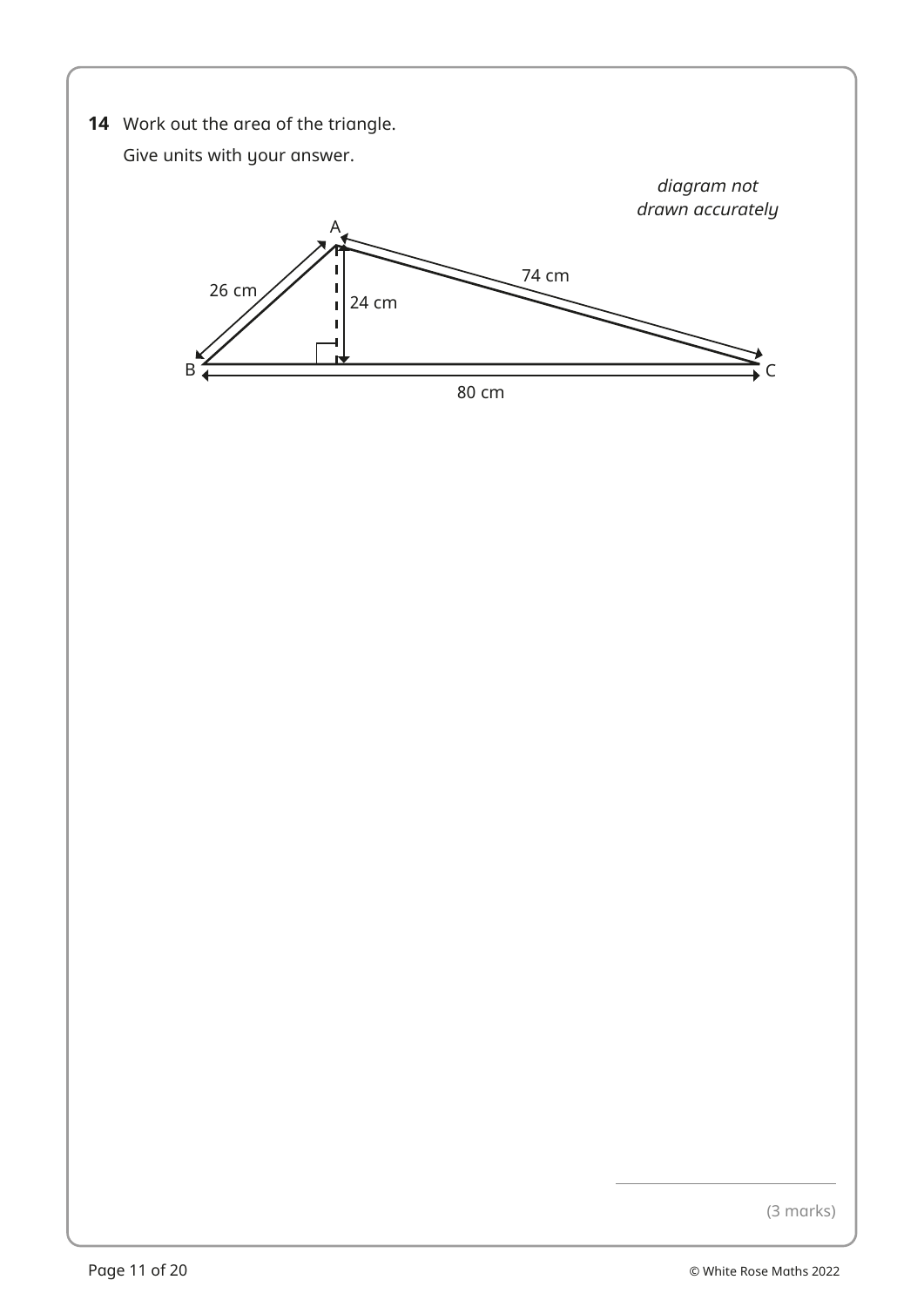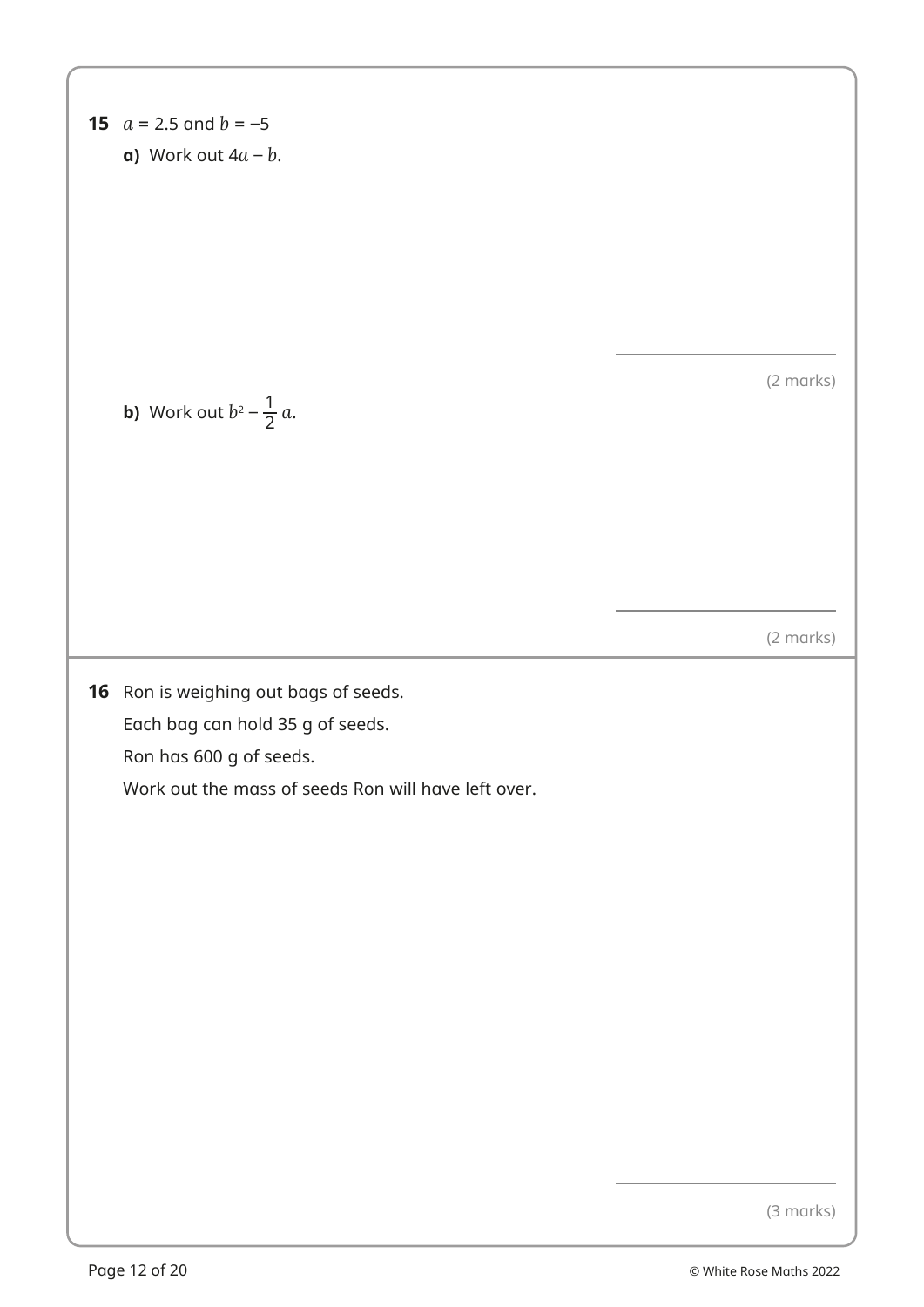



**a)** Find the real distance between towns A and B.

(1 mark)

Town C is 4.6 km from B on a bearing of 240°.

**b)** Mark the position of town C with a cross (X) on the diagram.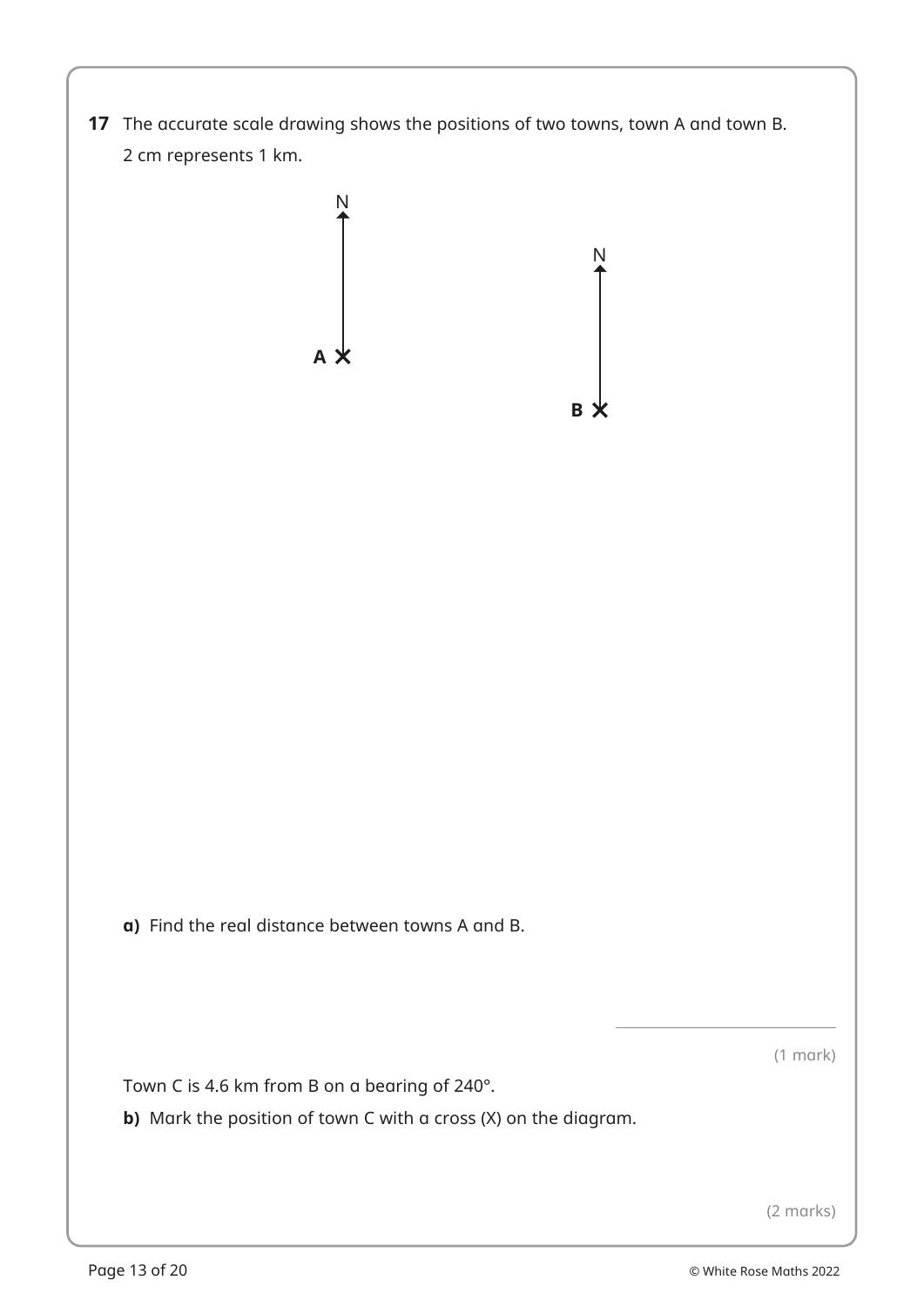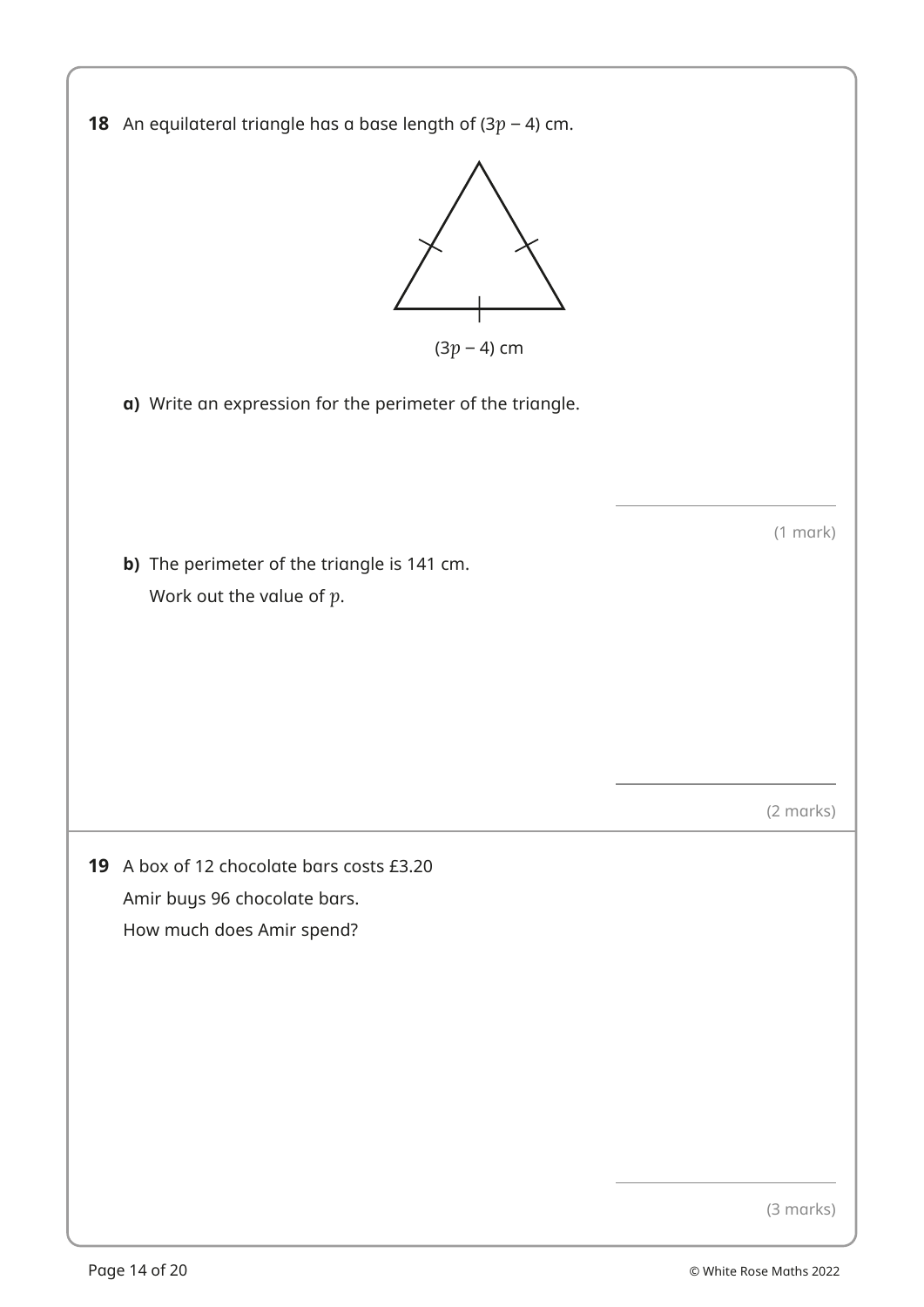**20** The table shows the mass, in kilograms, of some dogs.

| Mass (kg)      | Frequency |
|----------------|-----------|
| $0 < m \leq 1$ | 4         |
| $1 < m \leq 2$ | 6         |
| $2 < m \leq 3$ | 17        |
| $3 < m \leq 4$ | 10        |
| $4 < m \leq 5$ | 13        |
| $5 < m \le 6$  | 23        |

Draw a frequency polygon to show this information.

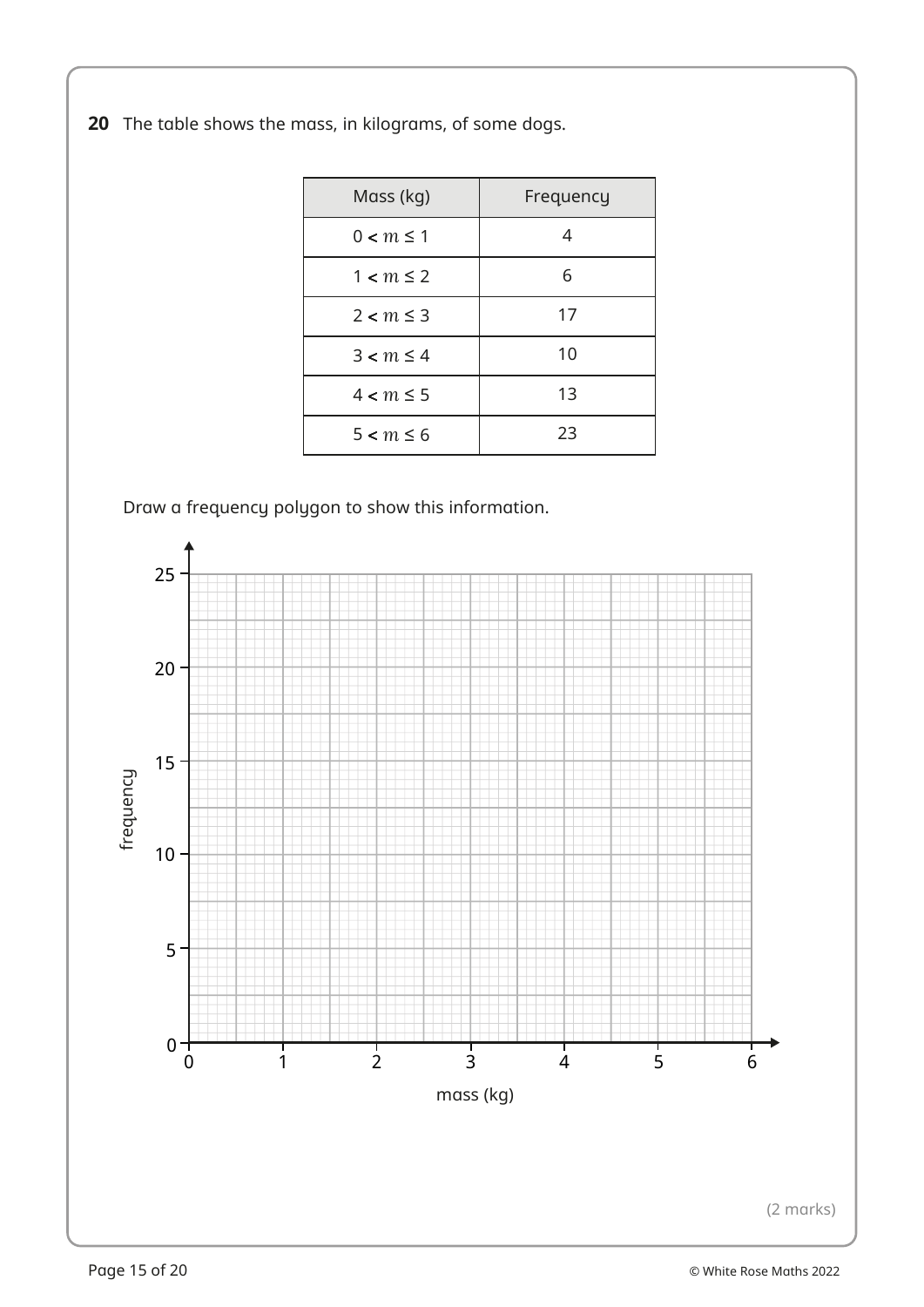- **21** A cheetah runs 330 metres in 15 seconds.
	- **a)** Work out the cheetah's average speed. Give your answer in metres per second (m/s).

m/s

(2 marks)

**b)** Convert your answer to part a) to kilometres per hour (km/h).

km/h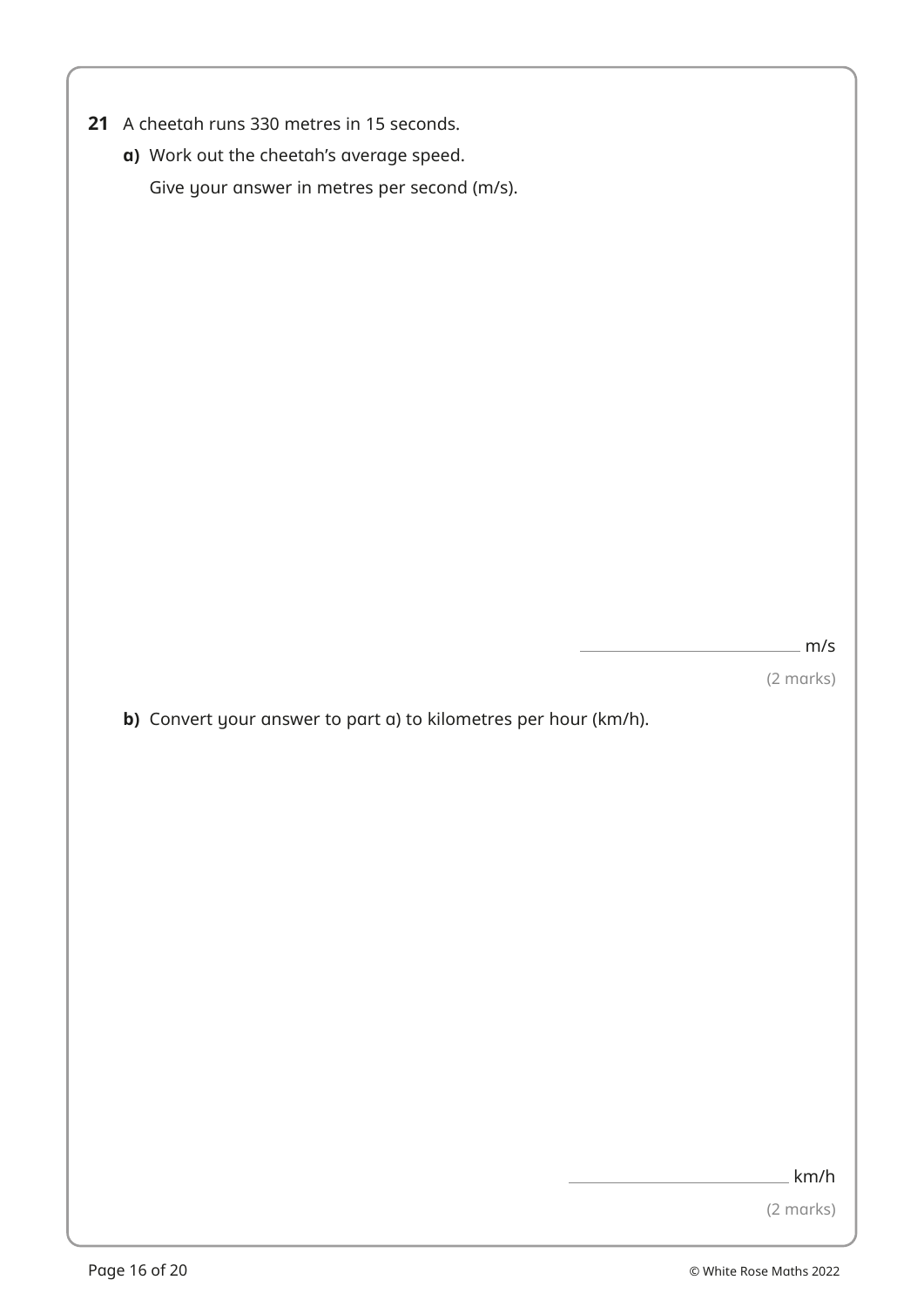| 22 There are 18 giraffes and 24 elephants in a wildlife park.<br>a) Write the ratio of giraffes to elephants in its simplest integer form.                                   |            |  |  |  |  |  |  |
|------------------------------------------------------------------------------------------------------------------------------------------------------------------------------|------------|--|--|--|--|--|--|
| <b>b)</b> Write the ratio of elephants to giraffes in the form $1 : n$ .                                                                                                     | (2 marks)  |  |  |  |  |  |  |
|                                                                                                                                                                              | $(1$ mark) |  |  |  |  |  |  |
| 23 The value of a car decreases by 15% in the first year after it is bought.<br>a) Miss Fisher buys a car for £18 000<br>Find the value of Miss Fisher's car after one year. |            |  |  |  |  |  |  |
| b) One year after purchase, Mr Patel's car is worth £17 850<br>How much did Mr Patel pay for the car?                                                                        | (2 marks)  |  |  |  |  |  |  |
|                                                                                                                                                                              | (2 marks)  |  |  |  |  |  |  |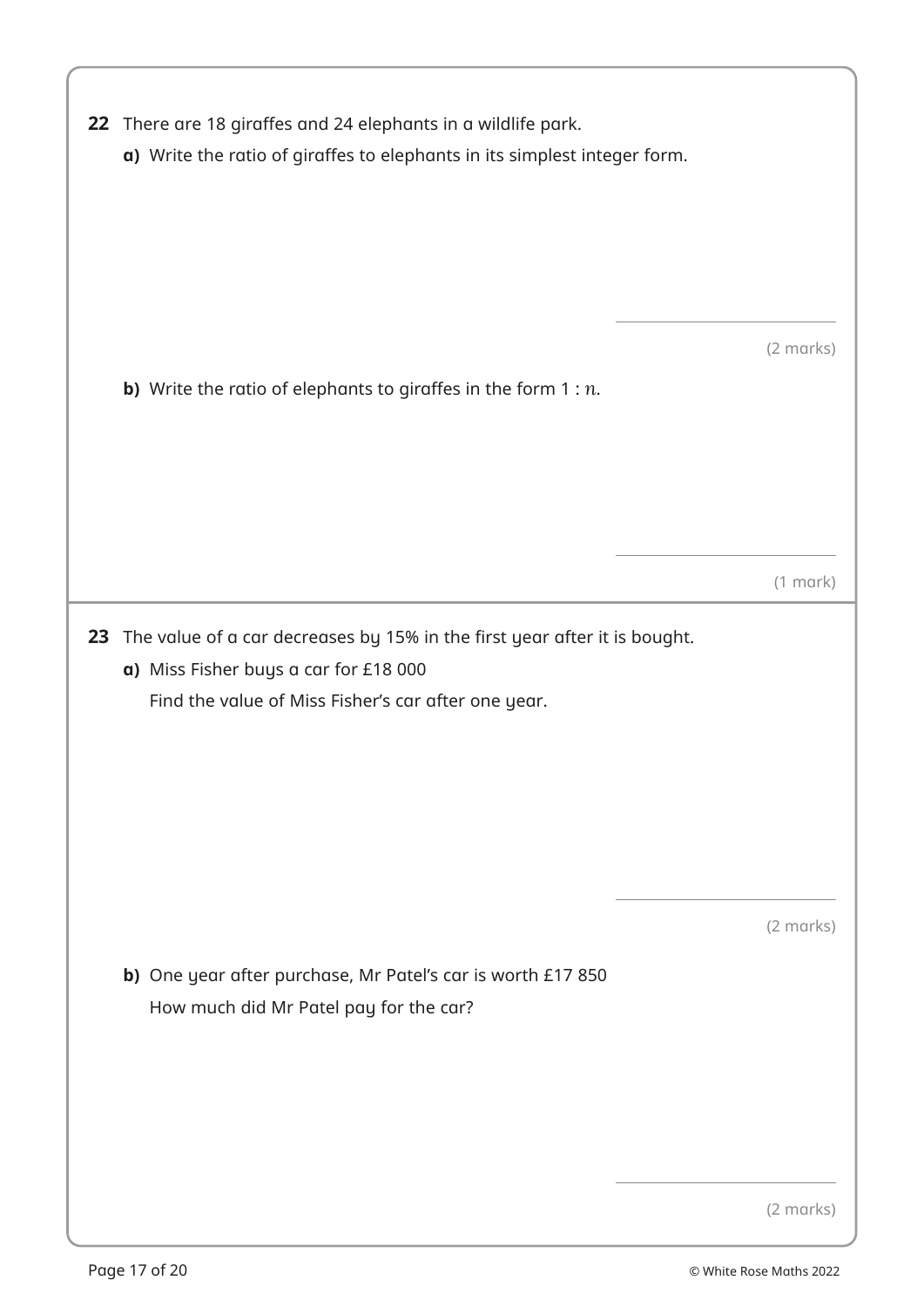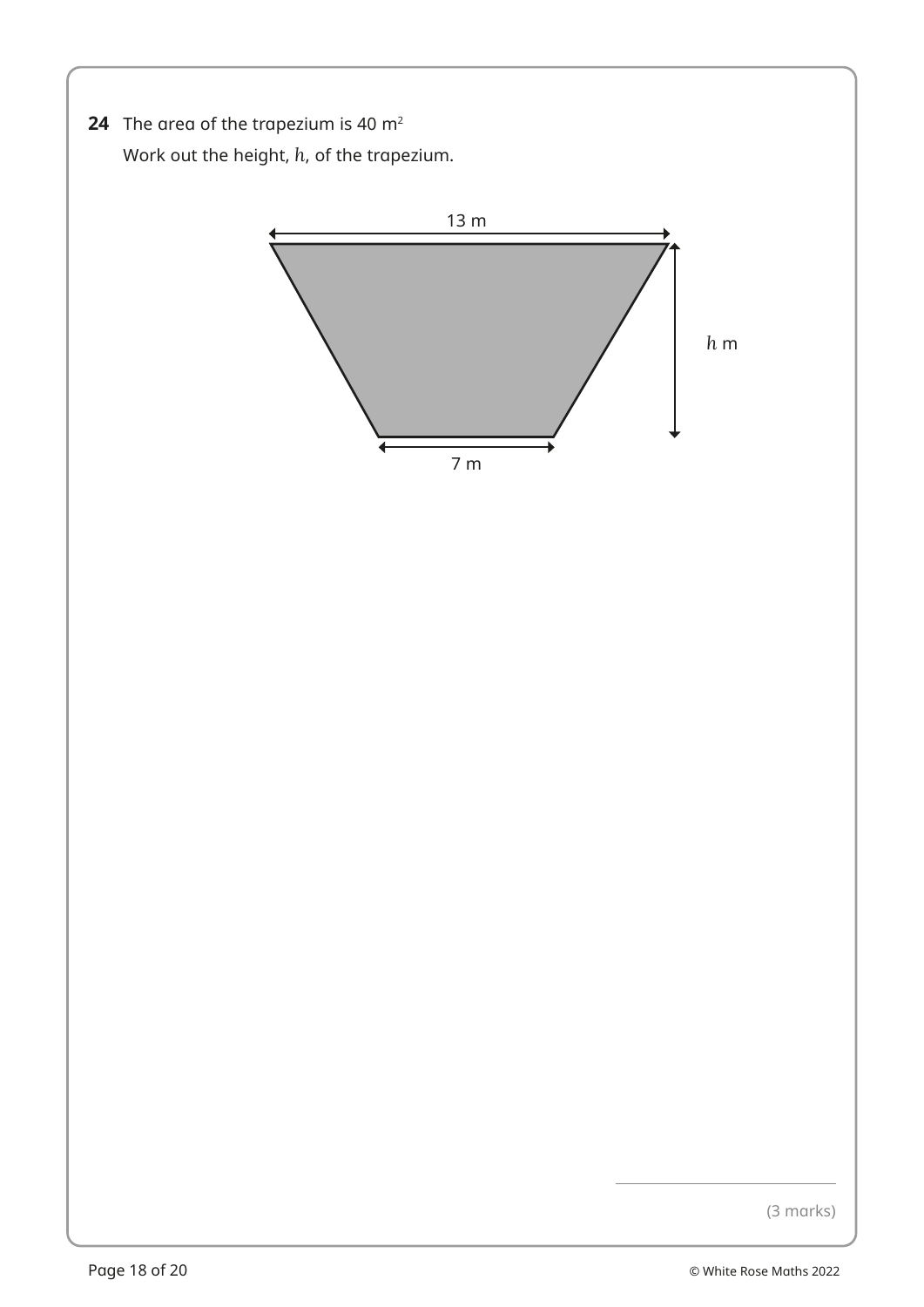



(3 marks)